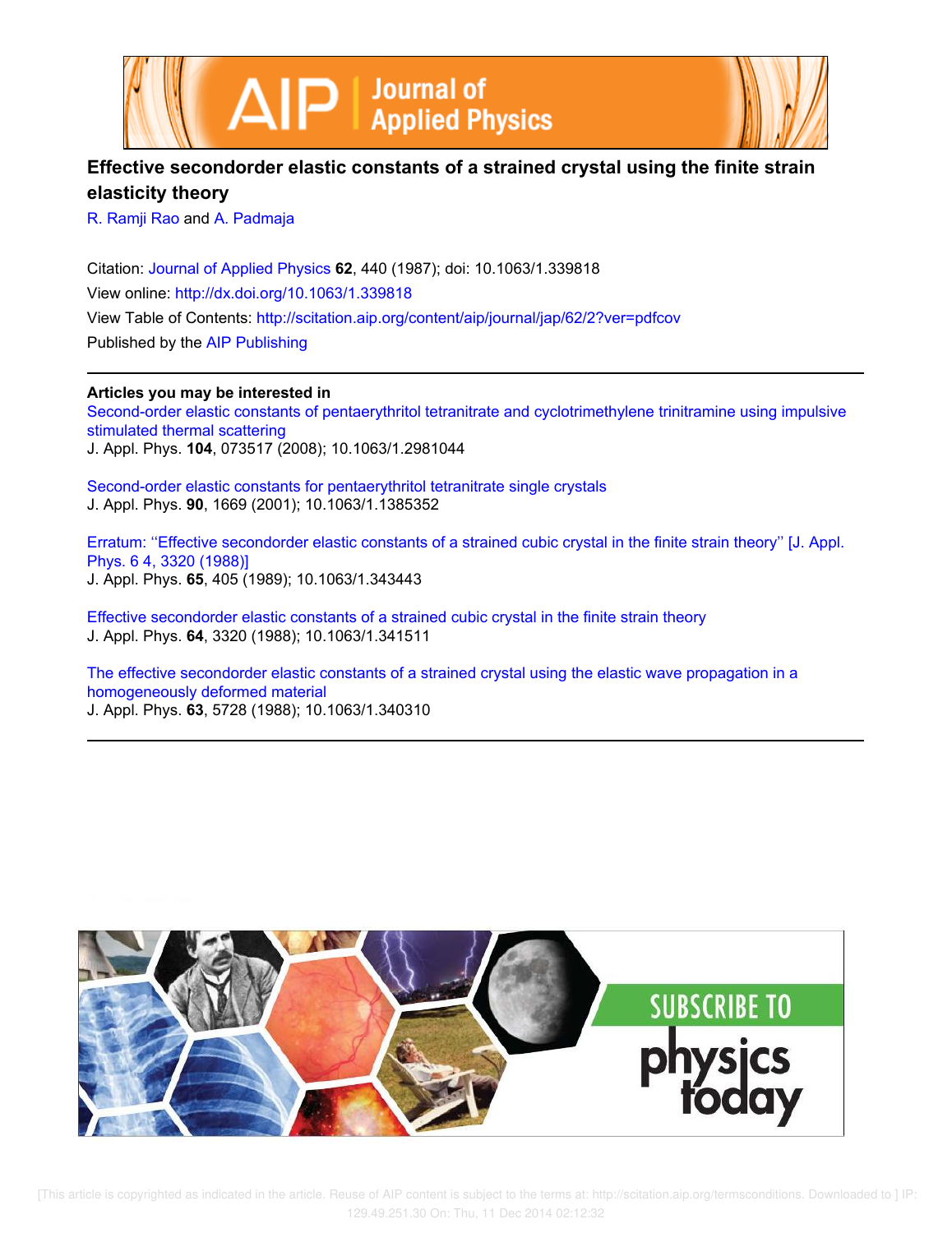# Effective second-order elastic constants of a strained crystal using the finite strain elasticity theory

R. Ramji Rao and A Padmaja *Department of Physics, Indian Institute of Technology, Madras 600 036, India* 

(Received 30 January 1987; accepted for publication 2 March 1987)

The finite strain elasticity theory of Murnaghan has been used to derive the expressions for the effective second-order elastic constants of tetragonal, trigonal, orthorhombic, monoclinic, and triclinic crystals in their strained state in terms of the second- and third-order elastic constants of the respective crystals in their natural state. These expressions are employed to obtain the pressure derivatives of the effective second-order elastic constants of some trigonal and tetragonal crystals for which experimental second- and third-order elastic constant data are available.

# I. INTRODUCTION

The experimental determination of the third-order elastic constants (TOEC) and the pressure derivatives of the effective second-order elastic constants (SOEC) of solids has received considerable attention in the last four decades as these are a measure of the anharmonicity of the solid. Elastic constants provide insight into the nature of the binding forces between the atoms since they are represented by the derivatives of the internal energy (adiabatic constants) or of the free energy (isothermal constants) of the crystal. The TOEC play an important role in solid-state physics because they determine the anharmonic properties of solids such as thermal expansion, temperature and pressure dependence of elastic constants, interaction of acoustic and thermal phonons, etc. The TOEC are also indispensable for the finite strain elasticity theory of Murnaghan<sup>1</sup> where the elastic stress is nonlinear with the elastic strain. However, in the literature, we find that theoretical calculations for the effective second-order elastic constants of a strained crystal had been performed only for the cubic<sup>2</sup> and the hexagonal<sup>3</sup> crystals. Tables of  $\left[2\partial(\rho_0\omega^2)/2\partial p\right]_{p=0}$  for various crystal classes except the triclinic and monoclinic systems have been presented by  $Brugger<sup>4</sup>$  to obtain the TOEC of the solid.

The object of the present paper is to obtain expressions for the effective second-order elastic constants of tetragonal, trigonal, orthorhombic, monoclinic, and triclinic systems based on the finite strain elasticity theory in terms of the natural state SOEC and TOEC of the respective crystal systems. These expressions have been utilized to obtain the pressure derivatives of the effective SOEC of some trigonal and tetragonal crystals for which the experimental SOEC and TOEC are available. The basic importance of these expressions is that they enable one to fix up the first-order anharmonic parameters in the potential-energy expansion of a crystal in a lattice-dynamical model.

# II. EFFECTIVE ELASTIC CONSTANTS OF A STRAINED **CRYSTAL**

Let us consider a tricIinic crystal subjected to a hydrostatic pressure  $p$ . Let  $q_i$  be the coordinates of a material point in the natural state and  $X_i$  the coordinates of the same material point after applying the pressure. The Jacobian

 $J = |\partial X_i/\partial a_i|$  is given by

$$
J = \begin{vmatrix} (1 - \alpha_1) & 0 & 0 \\ 0 & (1 - \alpha_2) & 0 \\ 0 & 0 & (1 - \alpha_3) \end{vmatrix},
$$
 (1)

where every line element along  $a_i$  is reduced in length by a factor  $(1 - \alpha_i)$ . In terms of the Lagrangian strain components  $\eta$ ,  $\epsilon$ , and  $\zeta$ :

$$
(1 - \alpha_1)^2 = 1 + 2\eta, \quad (1 - \alpha_2)^2 = 1 + 2\epsilon,
$$
  

$$
(1 - \alpha_3)^2 = 1 + 2\zeta.
$$
 (2)

The density  $\rho_0$  in the natural state changes to  $\rho$  in the deformed state as

$$
\rho/\rho_0 = 1/\text{det}|\mathbf{J}|.\tag{3}
$$

An infinitesimal stress is superimposed on this deformed state. The final coordinates of the material particle are given by

$$
x_i = X_i + \sum_j \beta_{ij} X_j, \tag{4}
$$

where  $\beta_{ij}$  are the infinitesimal strain parameters. The La-

grangian strain parameters 
$$
\eta_{ij}
$$
 in the final state are given by  
\n
$$
\eta_{ij} = \frac{1}{2} \sum_{\rho=1}^{3} \left( \frac{\partial x_{\rho}}{\partial a_i} \frac{\partial x_{\rho}}{\partial a_j} - \delta_{ij} \right)
$$
\n(5)

and are obtained in terms of  $\eta$ ,  $\epsilon$ ,  $\zeta$ , and  $\beta_{ii}$ . The strainenergy density U can be written in powers of  $\eta_{ii}$  as

$$
U = \frac{1}{2} \sum_{ijkl} C_{ijkl} \eta_{ij} \eta_{kl}
$$
  
+ 
$$
\frac{1}{6} \sum_{ijklmn} C_{ijklmn} \eta_{ij} \eta_{kl} \eta_{mn} + \cdots
$$
 (6)

The stress tensor in the final state is given by Murnaghan<sup>1</sup> as

$$
\tau_{ij} = \frac{\rho}{\rho_0} \sum_{pq} \frac{\partial x_i}{\partial a_p} \frac{\partial U}{\partial \eta_{pq}} \frac{\partial x_j}{\partial a_q}.
$$
\n(7)

The effective SOEC  $C_{ij,pq}^1$  can be obtained to the first order in the strains  $\eta$ ,  $\epsilon$ , and  $\zeta$  by comparing Eq. (7) with

$$
\tau_{ij} = -p\delta_{ij} + \sum_{kl} C_{ij,kl}^{1} \beta_{kl}, \qquad (8)
$$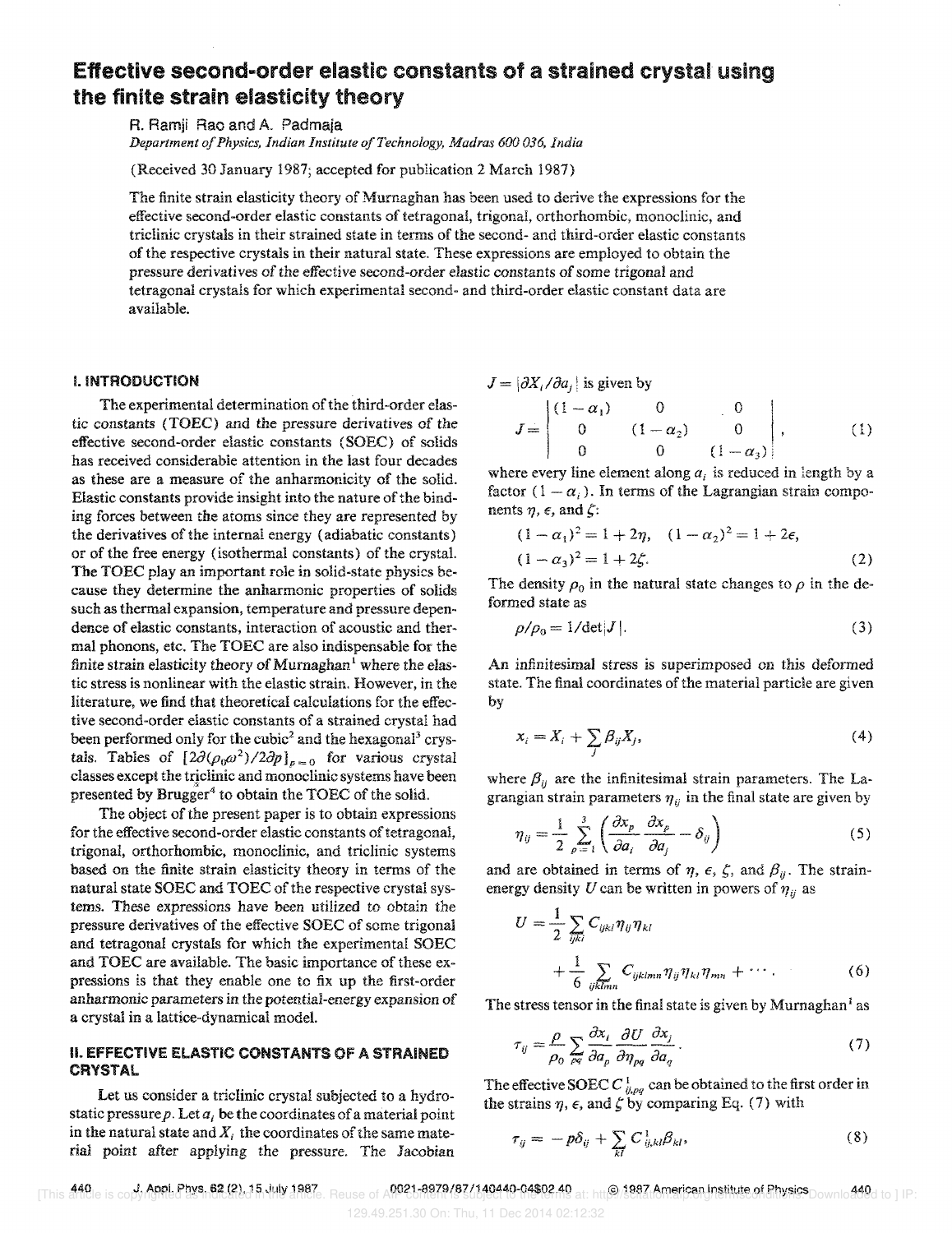where  $p$  denotes the pressure. Thus we find for a triclinic crystal the following expressions for  $C_{ijkl}^1$ .

## A. Triclinic system

The triclinic crystal has 21 independent SOEC and 56 independent TOEC. The expressions for the 21 effective SOEC of the strained triclinic crystal are as follows:

$$
C_{11}^{1} = C_{11} + \eta (5C_{11} + C_{111}) + \epsilon (-C_{11} + 2C_{12} + C_{112})
$$
  
+  $\xi (-C_{11} + 2C_{13} + C_{113}),$  (9)

$$
C_{12}^{1} = C_{12} + \eta (C_{12} + C_{112}) + \epsilon (C_{12} + C_{122})
$$
  
+  $\zeta (-C_{12} + C_{123}),$  (10)

$$
C_{13}^{1} = C_{13} + \eta (C_{13} + C_{113}) + \epsilon (-C_{13} + C_{123})
$$
  
+  $\zeta (C_{13} + C_{133}),$  (11)

$$
C_{14}^{1} = C_{14} + \eta (C_{14} + C_{114}) + C_{124} \varepsilon + C_{134} \zeta, \qquad (12)
$$

$$
C_{15}^{1} = C_{15} + \eta (3C_{15} + C_{115}) + \epsilon (-C_{15} + C_{25} + C_{125}) + \zeta (C_{35} + C_{135}),
$$
\n(13)

$$
C_{16}^{1} = C_{16} + \eta (3C_{16} + C_{116}) + \epsilon (C_{26} + C_{126})
$$
  
+  $\zeta (-C_{16} + C_{36} + C_{136}),$  (14)

$$
C_{22}^1 = C_{22} + \eta (2C_{12} - C_{22} + C_{122}) + \zeta (5C_{22} + C_{222})
$$
  
+  $\zeta (2C_{23} - C_{22} + C_{223}),$  (15)

$$
C_{23}^1 = C_{23} + \eta(-C_{23} + C_{123}) + \epsilon(C_{23} + C_{223}) + \zeta(C_{23} + C_{233}),
$$
\n
$$
(16)
$$

$$
C_{24}^1 = C_{24} + \eta (C_{14} - C_{24} + C_{124}) + \epsilon (3C_{24} + C_{224})
$$
  
+  $\zeta (C_{34} + C_{334}),$  (17)

$$
C_{25}^1 = C_{25} + C_{125}\eta + \epsilon(C_{25} + C_{225}) + C_{235}\zeta, \qquad (18)
$$

$$
C_{26}^{1} = C_{26} + \eta (C_{16} + 2C_{166} + C_{126}) + \epsilon (3C_{26} + 2C_{266} + C_{226}) + \zeta (C_{36} - C_{26} + C_{236} + 2C_{366}),
$$
 (19)

$$
C_{33}^{1} = C_{33} + \eta (2C_{13} - C_{33} + C_{133}) + \epsilon (2C_{23} - C_{33} + C_{233}) + \zeta (5C_{33} + C_{333}),
$$
\n(20)

$$
C_{34}^{1} = C_{34} + \eta (C_{14} - C_{34} + C_{134}) + \epsilon (C_{24} + C_{234}) + \zeta (3C_{34} + C_{334}),
$$
\n(21)

$$
C_{35}^1 = C_{35} + \eta (C_{15} + C_{135}) + \epsilon (C_{25} - C_{35} + C_{235}) + \zeta (3C_{35} + C_{335}),
$$
\n(22)

$$
C_{36}^1 = C_{36} + C_{136}\eta + C_{236}\epsilon + (C_{36} + C_{336})\zeta, \tag{23}
$$

$$
C_{44}^1 = C_{44} + \eta(\frac{1}{2}C_{12} + \frac{1}{2}C_{13} - C_{44} + C_{144})
$$
  
+  $\epsilon(\frac{1}{2}C_{22} + \frac{1}{2}C_{23} + C_{44} + C_{244})$   
+  $\zeta(\frac{1}{2}C_{23} + \frac{1}{2}C_{33} + C_{44} + C_{344}),$  (24)

$$
C_{45}^{1} = C_{45} + \eta(\frac{1}{2}C_{16} + C_{145}) + \epsilon(\frac{1}{2}C_{26} + C_{245}) + \zeta(\frac{1}{2}C_{36} + C_{45} + C_{345}),
$$
\n(25)

$$
C_{46}^{1} = C_{46} + \eta(\frac{1}{2}C_{15} + C_{146}) + \epsilon(\frac{1}{2}C_{25} + C_{46} + C_{246}) + \zeta(\frac{1}{2}C_{35} + C_{346}),
$$
\n(26)

$$
C_{55}^{1} = C_{55} + \eta(\frac{1}{2}C_{11} + \frac{1}{2}C_{13} + C_{55} + C_{155})
$$
  
+  $\epsilon(\frac{1}{2}C_{12} + \frac{1}{2}C_{23} - C_{55} + C_{255})$   
+  $\zeta(\frac{1}{2}C_{13} + \frac{1}{2}C_{33} + C_{55} + C_{355}),$  (27)

$$
C_{56}^1 = C_{56} + \eta(\frac{1}{2}C_{14} + C_{56} + C_{156}) + \epsilon(\frac{1}{2}C_{24} + C_{256}) + \zeta(\frac{1}{3}C_{34} + C_{356}),
$$
\n(28)

$$
C_{66}^{1} = C_{66} + \eta(\frac{1}{2}C_{11} + \frac{1}{2}C_{12} + C_{66} + C_{166})
$$
  
+  $\varepsilon(\frac{1}{2}C_{12} + \frac{1}{2}C_{22} + C_{66} + C_{266})$   
+  $\zeta(\frac{1}{2}C_{13} + \frac{1}{2}C_{23} - C_{66} + C_{366}).$  (29)

#### B. Monoclinic system

 $(2,m,2/m)$ 

The orthorhombic crystal has 9 independent SOEC and 20 independent TOEC. The expressions for the nine effective SOEC  $C_{11}^1$ ,  $C_{12}^1$ ,  $C_{13}^1$ ,  $C_{22}^1$ ,  $C_{23}^1$ ,  $C_{33}^1$ ,  $C_{44}^1$ ,  $C_{55}^1$ , and  $C_{66}^1$ are the same as the coresponding expressions for the tridinic crystal [see Eqs. (9), (10), (11), (15), (16), (20), (24), (27), and (29)].  $\eta$ ,  $\epsilon$ , and  $\zeta$  are given in terms of p and  $C_{ij}$  as

# C. Orthorhombic system

$$
\left(222,2mm,\frac{2}{m}\frac{2}{m}\frac{2}{m}\right)
$$

The monoclinic crystal has 13 independent SOEC and 32 independent TOEC. The expressions for the effective SOEC  $C_{11}^1$ ,  $C_{12}^1$ ,  $C_{13}^1$ ,  $C_{15}^1$ ,  $C_{22}^1$ ,  $C_{23}^1$ ,  $C_{25}^1$ ,  $C_{33}^1$ ,  $C_{35}^1$ ,  $C_{44}^1$ ,  $C_{46}^1, C_{55}^1$ , and  $C_{66}^1$  are the same as the corresponding expressions for the trichinic crystal [see Eqs.  $(9)-(11)$ ,  $(13)$ ,  $(15)$ , (16), (18), (20), (22), (24), (26), (27), and (29)).

$$
|a| = \begin{vmatrix} C_{11} & C_{12} & C_{13} \\ C_{12} & C_{22} & C_{23} \\ C_{13} & C_{23} & C_{33} \end{vmatrix}, \quad \eta = -p \begin{vmatrix} 1 & C_{12} & C_{13} \\ 1 & C_{22} & C_{23} \\ 1 & C_{23} & C_{33} \end{vmatrix},
$$

$$
\epsilon = -p \begin{vmatrix} C_{11} & 1 & C_{13} \\ C_{12} & 1 & C_{23} \\ C_{13} & 1 & C_{33} \end{vmatrix} \text{ and } \zeta = -p \begin{vmatrix} C_{11} & C_{12} & 1 \\ C_{12} & C_{22} & 1 \\ C_{13} & C_{23} & 1 \end{vmatrix}.
$$

(30)

#### D. Tetragonal system

In the tetragonal system, the  $4mm$ ,  $\overline{4}2m$ ,  $422$ ,  $(4/m)(2/$  $m$ ) ( $2/m$ ) classes have 6 independent SOEC and 12 independent TOEC and the 4,  $\overline{4}$  and  $\frac{4}{m}$  classes have 7 independent SOEC and 16 independent TOEC. In the second group, the additional independent SOEC is  $C_{16}$ . The expressions for the seven effective SOEC are as follows:

$$
C_{11}^{1} = C_{11} + \eta (4C_{11} + 2C_{12} + C_{111} + C_{112})
$$
  
+  $\zeta (-C_{11} + 2C_{13} + C_{113}),$  (31)  

$$
C_{12}^{1} = C_{12} + \eta (2C_{12} + 2C_{112}) + \zeta (-C_{12} + C_{123}),
$$

R, R. Rao and A. Padmaja 441

441 J. Appl. Phys., Vol. 62, No. 2, 15 July 1987<br>This article is copyrighted as indicated in the article. Reuse of

of AIP content is subject to the terms at: http://scitation.aip.org/terms 129.49.251.30 On: Thu, 11 Dec 2014 02:12:32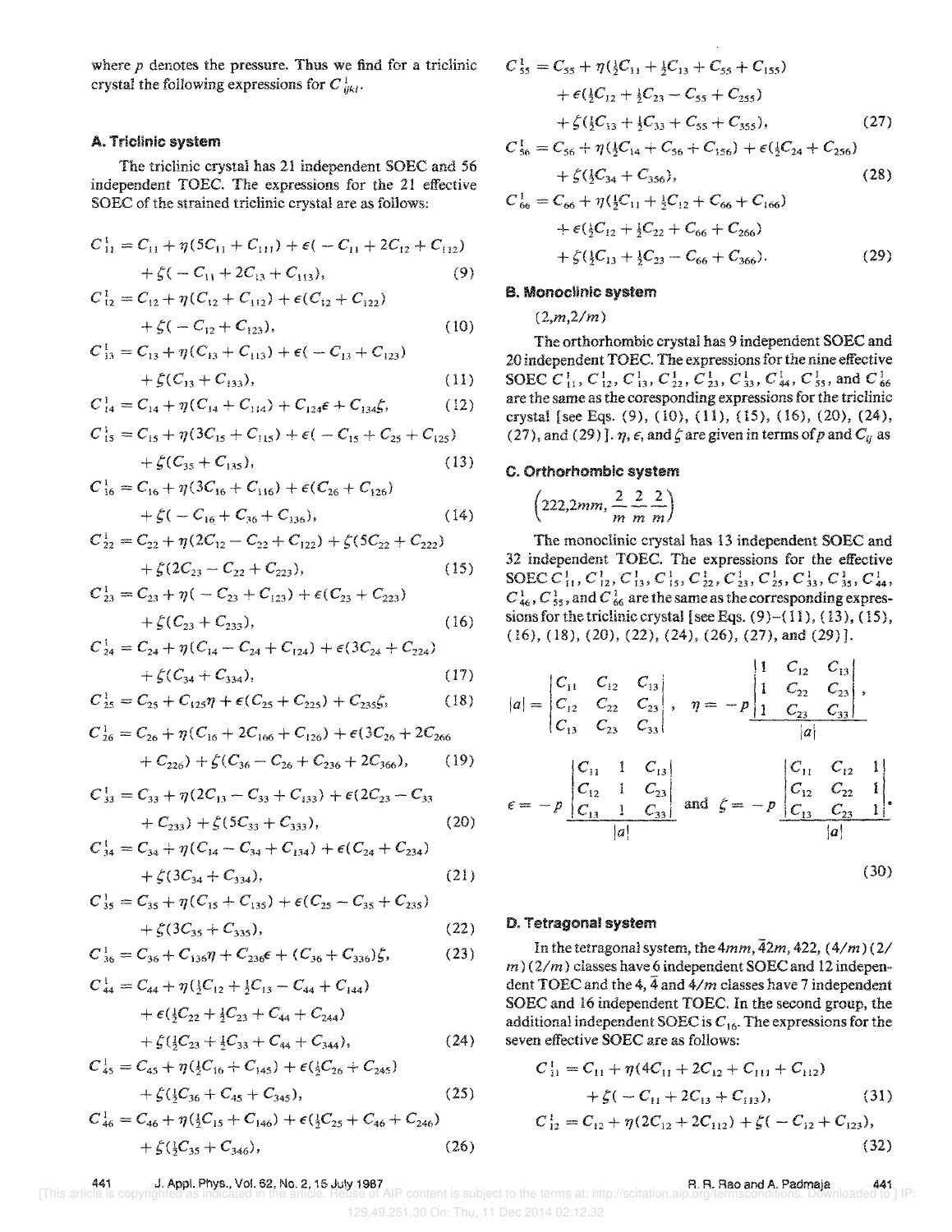$$
C_{13}^{1} = C_{13} + \eta (C_{113} + C_{123}) + \zeta (C_{13} + C_{133}),
$$
 (33)  
\n
$$
C_{16}^{1} = C_{16} + \eta (2C_{16} + C_{116}) + \zeta (-C_{16} + C_{136}),
$$
 (34)

$$
C_{33}^1 = C_{33} + \eta (4C_{13} - 2C_{33} + 2C_{133})
$$
  
+  $\zeta (5C_{33} + C_{333}),$  (35)

$$
C_{44}^1 = C_{44} + \eta(\frac{1}{2}C_{11} + \frac{1}{2}C_{12} + C_{13} + C_{144} + C_{155})
$$

$$
+ \zeta(\frac{1}{2}C_{13} + \frac{1}{2}C_{33} + C_{44} + C_{344}), \qquad (36)
$$

$$
C_{66}^1 = C_{66} + \eta (C_{11} + C_{12} + 2C_{66} + 2C_{166})
$$

$$
+\zeta (C_{13}-C_{66}+C_{366}). \tag{37}
$$

# E. Trigonal system

In the trigonal system, the 3m, 32,  $\overline{3}$  (2/m) classes have 6 independent SOEC and 14 independent TOEC and the 3,  $\overline{3}$ classes have 7 independent SOEC and 20 indepenent TOEC. The additional independent SOEC of the 3,  $\overline{3}$  classes is  $C_{15}$ .

The expressions for  $C_{11}^1$ ,  $C_{13}^1$ ,  $C_{33}^1$ , and  $C_{44}^1$  are the same as the corresponding expressions for the tetragonal system. [See Eqs. (31), (33), (35), and (36)]. The remaining equations are as follows:

$$
C_{12}^{1} = C_{12} + \eta (2C_{12} + C_{111} + 2C_{112} - C_{222})
$$
  
+  $\zeta (-C_{12} + C_{123}),$  (38)

$$
C_{14}^1 = C_{14} + \eta (C_{14} + C_{114} + C_{124}) + C_{134}\zeta, \qquad (39)
$$

$$
C_{66}^1 = C_{66} + \eta (2C_{11} - \frac{1}{2}C_{112} + \frac{1}{2}C_{222})
$$
  
+  $\zeta (C_{13} - C_{66} + \frac{1}{2}C_{113} - \frac{1}{2}C_{123})$  (40)

$$
= \frac{1}{2}(\mathbf{C}_{11} - \mathbf{C}_{12}), \tag{40}
$$

$$
C_{15}^{+} = C_{15} + \eta (C_{15} + C_{115} + C_{125}) + C_{135} \zeta. \tag{41}
$$

The Lagrangian strains  $\eta$  and  $\epsilon$  are identical for the trigonal

and tetragonal crystals which are uniaxial:

$$
\eta = \frac{(C_{13} - C_{33})p}{(C_{11} + C_{12})C_{33} - 2C_{13}^{2}},
$$
  

$$
\zeta = \frac{(2C_{13} - C_{11} - C_{12})p}{(C_{11} + C_{12})C_{33} - 2C_{13}^{2}}.
$$
 (42)

#### **III. RESULTS AND DISCUSSION**

The SOEC and the TOEC of Bismuth,<sup>5</sup>  $\alpha$ -quartz,<sup>6</sup> calcite,<sup>7</sup> alumina,<sup>8,9</sup> lithium niobate,<sup>10</sup> and tin<sup>11</sup> are available in the literature. The pressure derivatives of the effective SOEC of these six materials have been calculated using the present expressions. These along with the experimental values are presented in Table I. The agreement between the calculated and the experimental pressure derivatives is found to be satisfactory. The consistently low values of some of the calculated  $\partial C_{ii}^{1}/\partial p$  can be attributed to the higher-order anharmonicity prevalent in these materials and to account for the differences one may have to include the fourth-order elastic constants (FOEC) in the expressions for  $C_{ij}^1$ . The TOEC are related to the first-order anharmonic parameters while the FOEC are related to the second-order anharmonic parameters in the interatomic potential of the crystal. In tin,<sup>11</sup> it may be noted that there is a discrepancy in the value of  $\partial C_{12}^1/\partial p$  obtained from the measured quantities

$$
\frac{\partial}{\partial p}\left(\frac{1}{2}(C_{11}^1+C_{12}^1)+C_{66}^1\right)
$$

and

$$
\frac{\partial}{\partial p}\left(\frac{1}{2}(C_{11}^1 - C_{12}^1)\right)
$$

by Swartz, Chua, and Elbaum.<sup>11</sup> The difference in the calculatd and the experimental pressure derivatives of the effec-

TABLE I. Values of  $\partial C_4^1/\partial p$ . The first row against each crystal gives our present calculated values while the second row gives the experimental values with corresponding reference.

| Serial         |                    |                                     |                                     |                                     |                                     |                                     |                                     |                                     |
|----------------|--------------------|-------------------------------------|-------------------------------------|-------------------------------------|-------------------------------------|-------------------------------------|-------------------------------------|-------------------------------------|
| no.            | Crystal            | $\partial C_{11}^1$<br>$\partial p$ | $\partial C_{12}^1$<br>$\partial p$ | $\partial C_{13}^1$<br>$\partial p$ | $\partial C_{14}^1$<br>$\partial p$ | $\partial C_{33}^1$<br>$\partial p$ | $\partial C_{44}^1$<br>$\partial p$ | $\partial C_{66}^1$<br>$\partial p$ |
|                | Bismuth            | 5.31                                | 1.85                                | 4.38                                | 1.96                                | 5.73                                | 3.36                                | 1.73                                |
|                | (Ref. 5)           | 6.38                                | 2.38                                | 4.69                                | 1.70                                | 6.62                                | 3.37                                | 2.0                                 |
| $\overline{z}$ | $\alpha$ -Quartz   | 2.26                                | 7.58                                | 4.92                                | 1.89                                | 9.74                                | 2.63                                | $-2.66$                             |
|                | (Ref. 6)           | 3.28                                | 8.66                                | 5.97                                | 1.93                                | 10.84                               | 2.66                                | $-2.69$                             |
| $\mathbf{3}$   | Calcite            | 2.00                                | 1.04                                | 2.19                                | $-1.26$                             | 1.82                                | 0.92                                | 0.48                                |
|                | (Ref. 7)           | 3.02                                | 2.05                                | 3.19                                | $-1.25$                             | 2.80                                | 0.92                                | 0.49                                |
| 4              | <b>Alumina</b>     | 5.16                                | 2.22                                | 2.61                                | 0.11                                | 3.99                                | 2.21                                | 1.47                                |
|                | (Ref. 8)           | 6.17                                | 3.28                                | 3.65                                | 0.13                                | 4.99                                | 2.24                                | 1.45                                |
| 5              | Lithium<br>niobate | $-4.45$                             | $-4.94$                             | $-4.93$                             | $+1.17$                             | $-1.04$                             | $+2.32$                             | $+0.24$                             |
|                |                    | $\sim$ $\sim$ $\sim$                | $\cdots$                            | $\cdots$                            | $\cdots$                            | $\cdots$                            | $\cdots$                            | $\cdots$                            |
| 6              | Tin                | 6.48                                | 5.61                                | 2.96                                | $\cdots$                            | 8.87                                | 2.22                                | 1.61                                |
|                | (Ref. 11)          | 7.49                                | 6.71                                | $\cdots$                            | $\cdots$                            | 9.87                                | 3.22                                | 1.61                                |

442 J. Appl. Phys., Vol. 62, No. 2, 15 July 1987.

AIP content is subject to the terms at: http://scitation.a 129.49.251.30 On: Thu, 11 Dec 2014 02:12:32

442